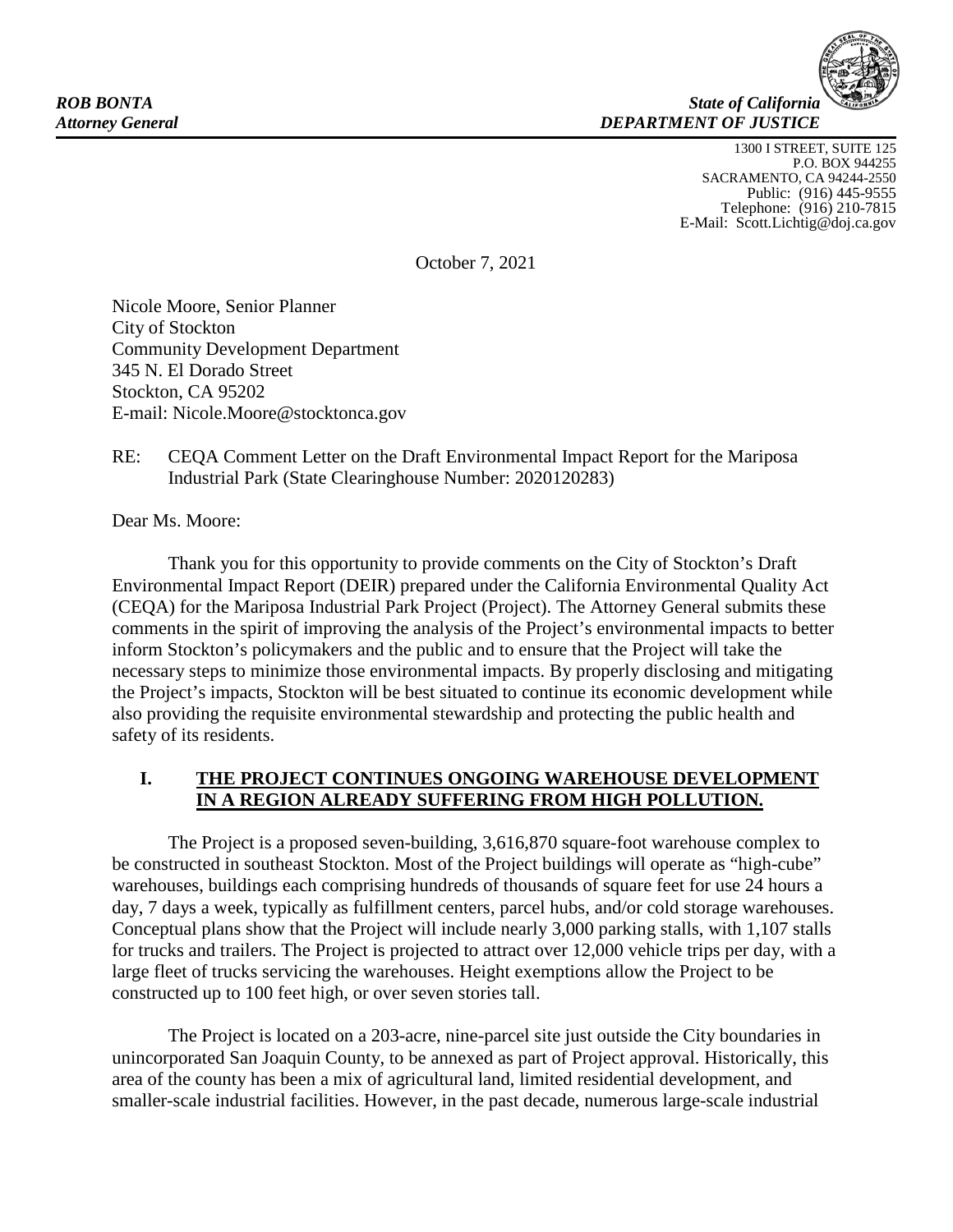warehouses consisting of tens of millions of square feet have been constructed, dramatically changing the landscape and adding tens of thousands of additional truck trips to this area.

South Stockton is an environmental justice community that has long borne a disproportionately high pollution burden compared to both northern Stockton and the rest of California. According to CalEnviroScreen 4.0, CalEPA's screening tool that ranks each census tract in the State for pollution and socioeconomic vulnerability, the Project's census tract is more polluted than 95% of the State's census tracts.<sup>[1](#page-1-0)</sup> Here, multiple sensitive receptors are located near the Project site. Immediately to the west of the Project is a small community of residences on Marfargoa Road and a mobile home park. A substantially larger residential community sits across Highway 99 less than a mile to the west from these new industrial warehouse developments. To the south of the Project and several other recently constructed warehouses are multiple facilities managed by the California Department of Corrections and Rehabilitation, including two youth correctional facilities and a medical care facility serving thousands of California inmates.

The Project is also located approximately one mile from the boundary of Stockton's designated AB 617 environmental justice community. Because of the extremely high levels of air pollution to which this environmental justice community is disproportionately exposed, the California Air Resources Board (CARB) has designated the area of south Stockton to the northwest of the Project as a top priority for reductions in emissions and improvements in air quality. Earlier this year, CARB approved Stockton's Community Emissions Reduction Program (CERP) after an extensive public process.<sup>[2](#page-1-1)</sup> The CERP includes projected investments of over \$32 million in emission reduction incentives and a variety of other clean air projects in the Stockton AB 617 community area and additional measures to reduce exposure to air pollution for sensitive receptors.

<span id="page-1-0"></span><sup>&</sup>lt;u>1</u> CalEnviroScreen 4.0, available at https://oehha.ca.gov/calenviroscreen/report/draftcalenviroscreen-40 (as of October 7, 2021). CalEnviroScreen is a tool created by the Office of Environmental Health Hazard Assessment that uses environmental, health, and socioeconomic information to produce scores and rank every census tract in the state. A census tract with a high score is one that experiences a much higher pollution burden than a census tract with a low score. Office of Environmental Health Hazard Assessment, CalEnviroScreen 4.0 Report (February 2021), available at:

<span id="page-1-1"></span>https://oehha.ca.gov/media/downloads/calenviroscreen/document/calenviroscreen40reportd1202 1.pdf.

<sup>2</sup> See http://community.valleyair.org/selected-communities/stockton/.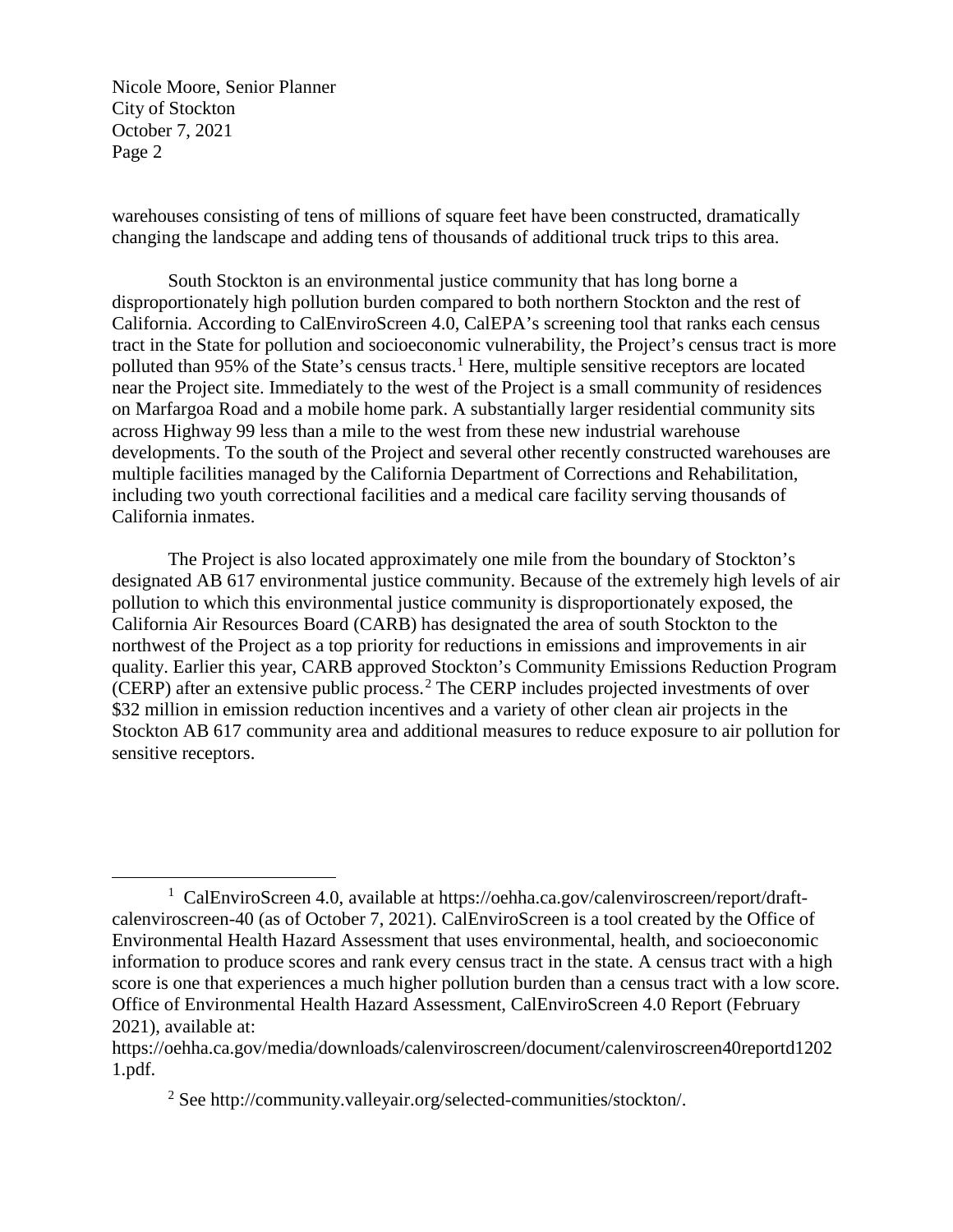#### **II. THE DEIR DOES NOT ACCURATELY DISCLOSE THE PROJECT'S ENVIRONMENTAL IMPACTS.**

The purpose of CEQA is to ensure that a lead agency fully evaluates, discloses, and, whenever feasible, mitigates a project's significant environmental effects.<sup>[3](#page-2-0)</sup> An EIR serves as an "informational document" that informs the public and decisionmakers of the significant environmental effects of a project and ways in which those effects can be minimized.<sup>[4](#page-2-1)</sup> An EIR must clearly set forth all significant effects of the project on the environment.<sup>[5](#page-2-2)</sup> Here, because of the methodologies used, the DEIR minimizes the Project's true impacts on air quality, greenhouse gas (GHG) emissions, transportation, and aesthetics.

## **1. The DEIR Underestimates the Project's Already Significant Air Quality and GHG Impacts.**

The methodology used in the DEIR to calculate emissions from truck trips travelling to and from the Project likely minimizes the Project's true air quality impacts. Even so, the DEIR concluded that the Project would create significant and unavoidable impacts on air quality, specifically NOx emissions above the significance threshold. Yet the Project's actual air quality impacts will likely be even greater than those disclosed.

One concern is that the DEIR acknowledges that the Project's "high-cube" warehouses may include cold storage uses, but the air quality analysis does not account for such a use.<sup>[6](#page-2-3)</sup> The operation of refrigerated warehouses requires use of trucks with transport refrigeration units (TRUs), which emit significantly higher levels of toxic diesel particulate matter (PM), NOx, and GHGs than trucks without TRUs. Despite the Project's future potential use as a cold storage facility, the DEIR's air quality modeling relies on the assumption that the Project will not use TRUs, minimizing the calculated emissions and associated air quality impacts.[7](#page-2-4) The DEIR's air quality analysis must be adjusted to account for such use of TRUs and the corresponding increase in PM, NOx, and GHG emissions.

In addition, the DEIR's air emissions model for the Project proposes a fleet mix that likely underestimates the use of medium and heavy-duty trucks emitting the highest levels of pollution. The DEIR assumes that vehicles travelling to the "high-cube" warehouses will only consist of approximately 20% medium and heavy-duty trucks, a significantly lower figure than

<span id="page-2-3"></span><span id="page-2-2"></span><span id="page-2-1"></span><span id="page-2-0"></span> $\overline{\phantom{a}}$  3 Pub. Resources Code, §§ 21000-21002.1.

 $4$  CEQA Guidelines, § 15121, subd. (a).

<sup>&</sup>lt;sup>5</sup> Pub. Resources Code, § 21100, subd. (b)(1); CEQA Guidelines, § 15126.2, subd. (a).

<sup>6</sup> DEIR, Appendix C, CalEEMod Analysis, p. 32.

<span id="page-2-4"></span><sup>7</sup> *Ibid*.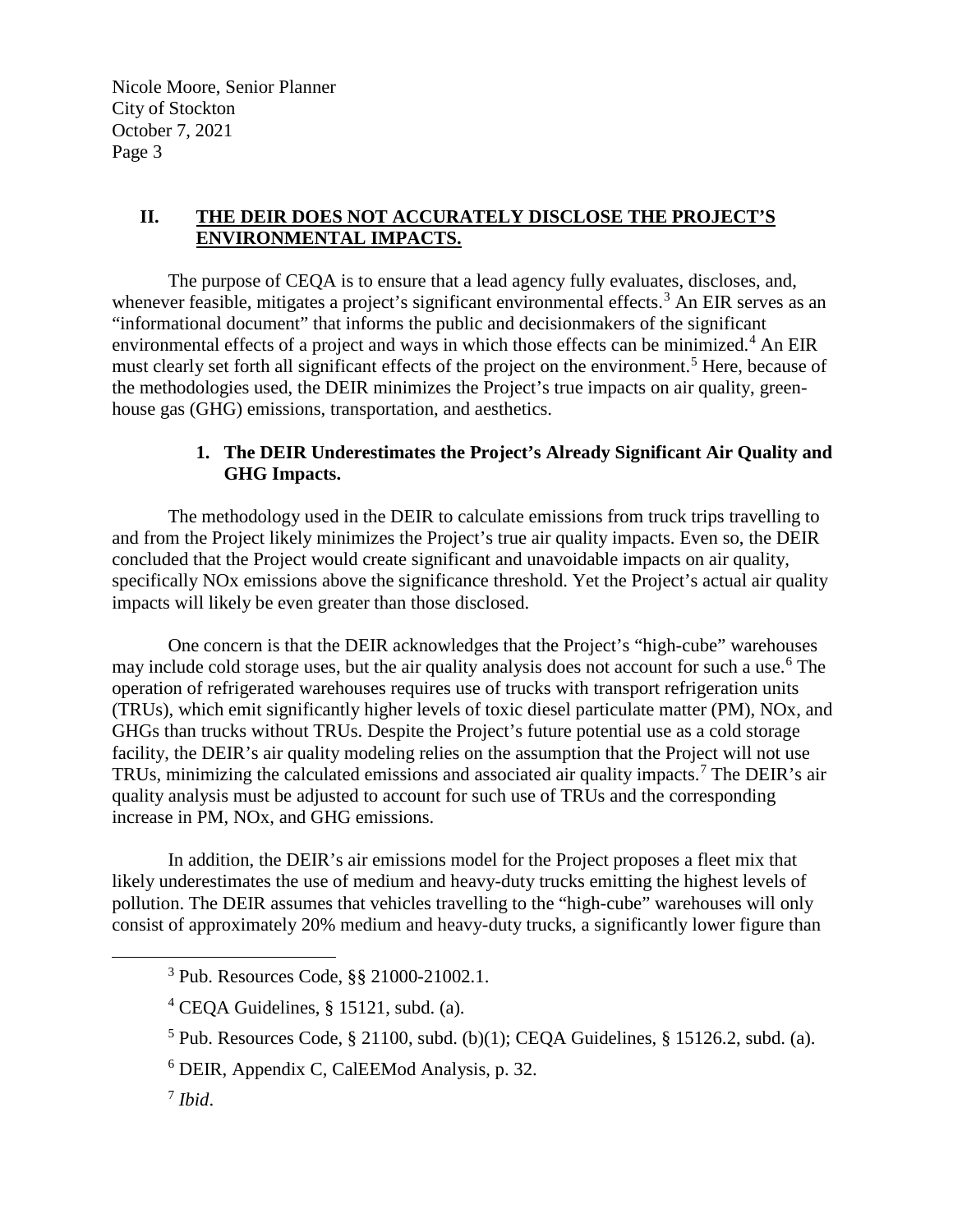the actual numbers that typically visit a logistics center or distribution facility.<sup>[8](#page-3-0)</sup> Because medium and heavy-duty diesel trucks generate significantly more emissions than passenger automobiles, the use of such a projection for the model likely significantly underestimates the Project's true air quality impacts from truck trips. The DEIR's air quality model should be updated to accurately reflect the mix of heavy and medium duty trucks the Project will generate.

Another problem is that the air modeling in the DEIR assumes that trucks traveling to and from the Project will only drive approximately 10 miles per trip.<sup>[9](#page-3-1)</sup> While this may be accurate for trucks traveling between the Project and the Port of Stockton, a substantial number of trucks servicing the Project will drive significantly longer distances than 10 miles, including trucks from the Bay Area. By underestimating the miles that trucks will travel to and from the Project, the DEIR also underestimates the Project's air quality impacts.

Critically, the same flaws that infect the DEIR's air quality analysis cause the DEIR to underestimate the Project's GHG emissions. The DEIR's use of artificially low numbers for truck trips, miles travelled, and the quantity of medium and heavy-duty trucks travelling to and from the project underestimates the Project's already significant and unavoidable GHG impacts.

Finally, the DEIR's air quality analysis must discuss the Project's compliance with Stockton's CERP under AB 617. A DEIR must clearly identify any inconsistencies between the Project and applicable plans, yet the Project DEIR makes no mention of AB 617 or Stockton's CERP.[10](#page-3-2) Stockton's CERP specifically notes that mobile sources from Highways 5 and 99 crossing through the community are the major contributor to the dangerous levels of air pollution in the AB 617 area. In fact, NOx emissions from mobile sources currently comprise *nearly threequarters* of the total NOx emissions in the AB 617 community, a percentage that is expected to only increase as Stockton continues developing projects that attract more heavy duty truck traffic.<sup>[11](#page-3-3)</sup> While this Project is located just outside the AB 617 boundary, the thousands of daily truck and automobile trips generated by the Project will use those same highways to reach the Project site, significantly adding to the air pollution burden in the designated AB 617 community. Rather than reducing emissions as intended by Stockton's CERP, the Project will likely significantly increase exposure to air pollution in the south Stockton environmental justice community. The DEIR must evaluate the Project's significant air quality impacts on the AB 617 designated area and the Project's compliance with the CERP.

<span id="page-3-1"></span><span id="page-3-0"></span> <sup>8</sup> *Ibid*. A 2016 study from the Institute of Transportation Engineers found that high-cube warehouses may expect a fleet mix of up to 39 percent trucks. *See* Inst. Trans. Eng'rs, *High-Cube Warehouse Vehicle Trip Generation Analysis* (Oct. 2016) at 13, *available at*  https://www.ite.org/pub/?id=a3e6679a%2De3a8%2Dbf38%2D7f29%2D2961becdd498

<sup>&</sup>lt;sup>9</sup> DEIR, Appendix C, CalEEMod Analysis, p. 32.

<span id="page-3-2"></span> $10$  CEQA Guidelines, § 15125, subd. (d).

<span id="page-3-3"></span> $11$  See CERP, Figure 3-6, Tables 3-2 and 3-3.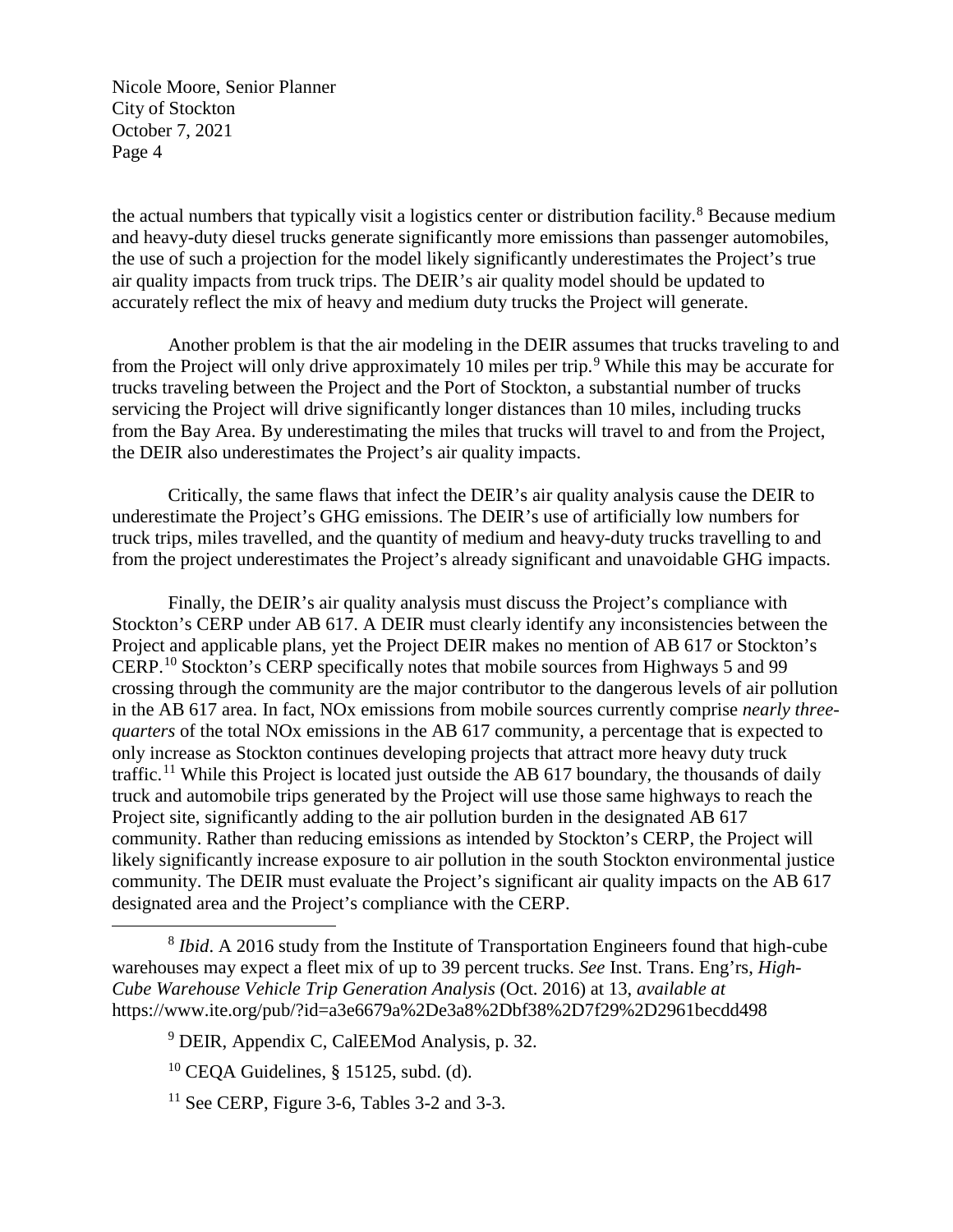## **2. The DEIR Must Properly Analyze the Project's Cumulative Air Quality Impacts.**

The DEIR also fails to properly analyze cumulative air quality impacts. Despite the DEIR's conclusion that the Project will exceed the significance threshold for NOx, the DEIR concludes that the Project will have no significant cumulative impacts. The basis for this conclusion is the incorrect assertion that, "CalEEMod estimates of air pollutant emissions… indicate that neither SJVAPCD construction nor operational significance thresholds would be exceeded, with assumed application of SJVAPCD rules."<sup>12</sup> But even the flawed CalEEMod analysis in the DEIR acknowledges that the Project will results in NOx emissions above the significance threshold. The DEIR's conclusion that the Project will not result in cumulative impacts to air quality is simply inaccurate.

Further, the DEIR's analysis and conclusion completely ignores the large number of other warehouses in the area, which have cumulatively brought thousands of diesel trucks to streets where sensitive receptors are present. CEQA requires discussion of the Project's cumulatively significant impacts in the context of the expansion of nearby warehouses and the related increase in diesel truck emissions. [13](#page-4-1) 

## **3. The DEIR Must Properly Analyze the Project's Transportation Impacts.**

CEQA requires that the DEIR analyze the Project's transportation impacts, including the "vehicle miles travelled" (VMT), or the amount and distance of travel attributable to the Project.<sup>[14](#page-4-2)</sup> Because the CalEEMod assumptions underestimate the amount of miles travelled by traffic to and from the Project, the DEIR, to the extent it relies on the CalEEMod results, does not adequately analyze the Project's VMT impacts. While the DEIR still concludes the Project will likely result in significant and unavoidable increases in VMT, the Project's anticipated increase in VMT will likely be greater than those disclosed. The DEIR must be corrected to properly account for the Project's additional VMT.

## **4. The DEIR Must Properly Analyze the Project's Aesthetic Impacts**

The DEIR's analysis of the Project's aesthetic impacts on the nearby residential community does not properly analyze the Project's foreseeable height. The Project allows for the construction of 100-ft.-high warehouse buildings, but the DEIR only analyzes the aesthetic impacts of buildings that are 32 to 36 ft. high, finding even in that case that the Project "may

<span id="page-4-0"></span> <sup>12</sup> DEIR 18-5.

<span id="page-4-1"></span><sup>&</sup>lt;sup>13</sup> CEQA Guidelines, Appendix G, § 15130.

<span id="page-4-2"></span><sup>&</sup>lt;sup>14</sup> CEQA Guidelines § 15064.3.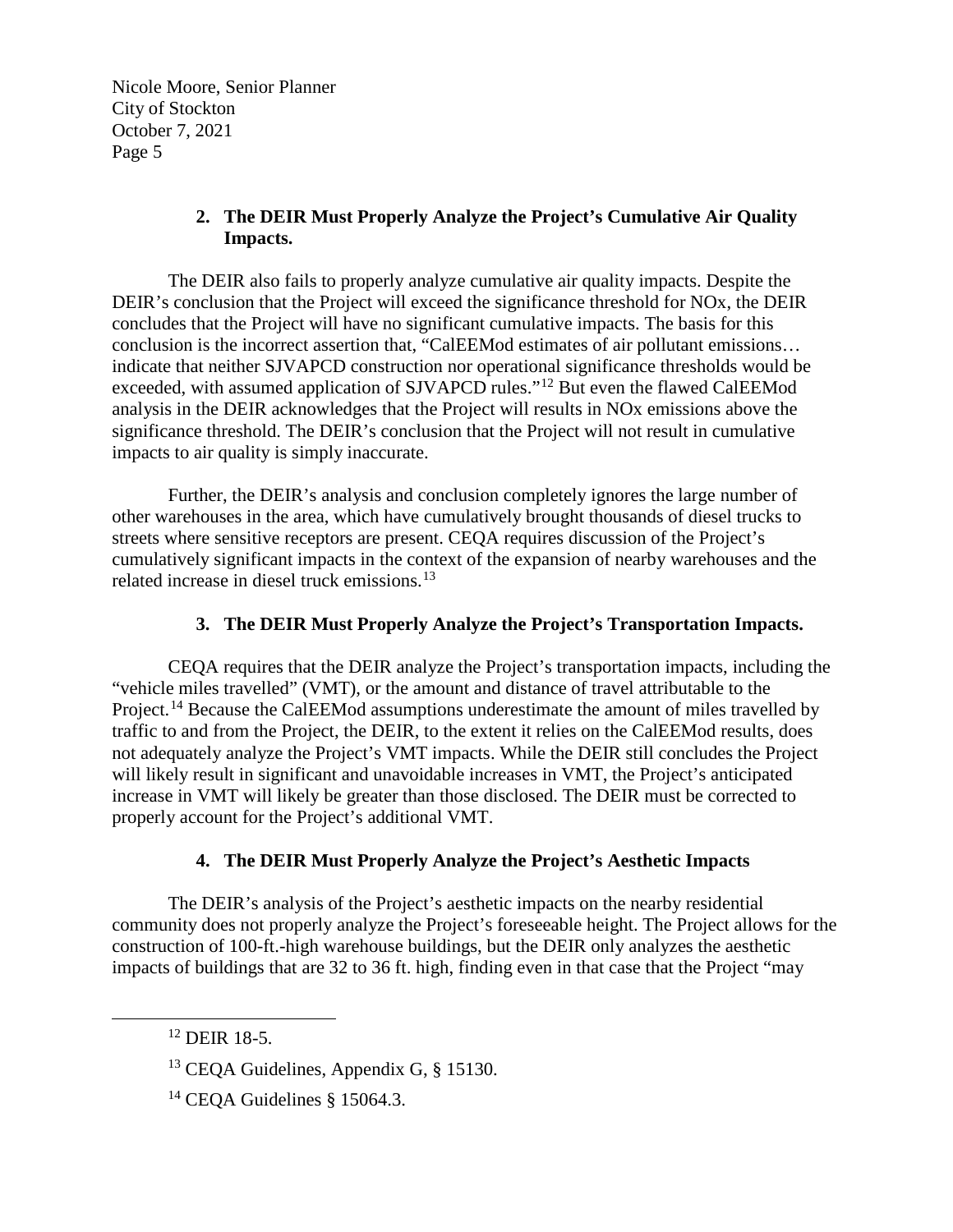partially obstruct scenic vistas."[15](#page-5-0) Yet, based on undisclosed "preliminary drawings," the DEIR asserts that, if the 100-ft. warehouses were built instead, undisclosed setbacks would result in those warehouses – which would be three times *taller* than the buildings whose aesthetic impacts the DEIR analyzed – creating "substantially *less* vertical view blockage [emphasis added]."[16](#page-5-1) The DEIR must publicly release those preliminary drawings and explain its determination that setbacks for the 100-ft. buildings will result in a reduction in aesthetic impact.

#### **III. THE PROJECT MUST INCORPORATE ALL FEASIBLE MEASURES TO MITIGATE SIGNIFICANT IMPACTS.**

An EIR must describe and adopt all feasible mitigation measures to minimize the significant environmental impacts of a project.<sup>[17](#page-5-2)</sup> "Where several measures are available to mitigate an impact, each should be discussed and the basis for selecting a particular measure should be identified."<sup>[18](#page-5-3)</sup> The lead agency is expected to develop mitigation measures in an open process and consider measures proposed by other interested agencies and the public.<sup>19</sup>

Because of the substantial emissions that would be generated by vehicular traffic related to the Project, the DEIR found significant and unavoidable air quality, GHG, and transportation impacts. Yet the DEIR does not incorporate several important feasible mitigation measures that would reduce these impacts. In fact, the DEIR appears to include only one project-specific mitigation measure to reduce air quality impacts, one entirely unrelated to the Project's actual significant and unavoidable NOx impacts.<sup>[20](#page-5-5)</sup> Similarly, despite the Project's significant and unavoidable GHG impacts, the DEIR includes only one project-specific mitigation measure to reduce GHG emissions, requiring only that three percent of the construction vehicle and emission fleet be electric-powered.<sup>[21](#page-5-6)</sup> These two requirements surely do not represent the universe of feasible mitigation measures required by CEQA.

<span id="page-5-0"></span> $15$  DEIR 4-6.

<sup>16</sup> *Ibid*.

<sup>17</sup> Pub. Resources Code, § 21002; CEQA Guidelines, § 15126.4, subd. (a)(1).

<sup>18</sup> CEQA Guidelines, § 15126.4, subd.  $(a)(1)(B)$ .

<sup>19</sup> *Communities for a Better Environment v. City of Richmond* (2010) 184 Cal.App.4th 70,

<span id="page-5-4"></span><span id="page-5-3"></span><span id="page-5-2"></span><span id="page-5-1"></span>93.

<span id="page-5-6"></span><span id="page-5-5"></span><sup>20</sup> See mitigation measure AIR-1: "The project applicant, to reduce carbon monoxide concentrations to an acceptable level, shall contribute fair-share costs to an improvement on the Mariposa Road and Carpenter Road intersection that would widen the northeast-bound Carpenter Road approach to include an exclusive northeast-bound-to northwestbound left-turn lane, and a combined through/right-turn lane" [DEIR 2-7].

<sup>21</sup> See mitigation measure GHG-1 [DEIR 2-12].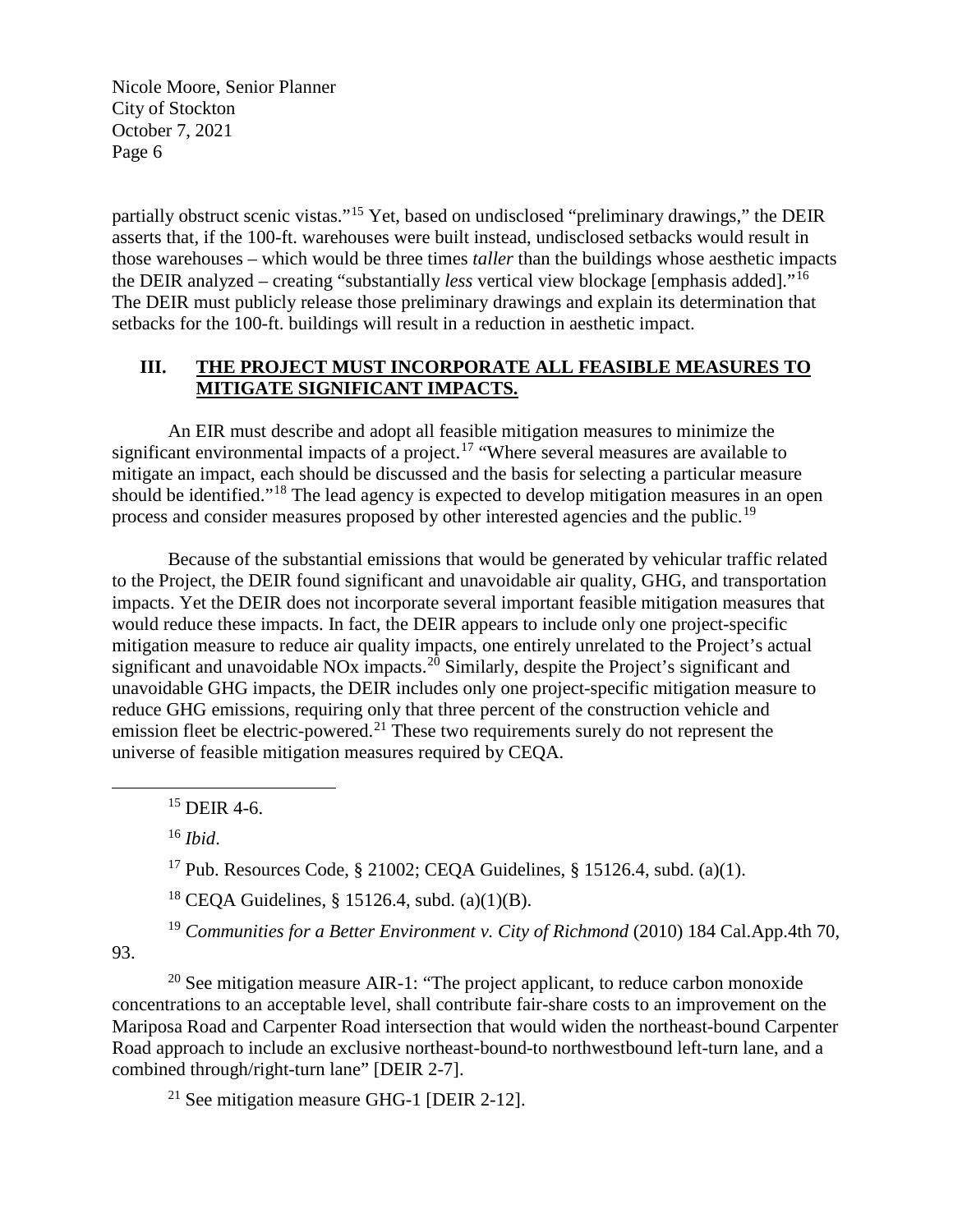#### **1. Stockton Must Ensure that All Permit Conditions to Mitigate Environmental Impacts Are Clear and Enforceable.**

While apparently not mitigation measures, Appendix B of the DEIR includes a series of "Additional Air Quality Improvement Measures" designed to lessen the Project's air quality impacts. Of these additional "improvement measures," the DEIR asserts that Stockton will be "requiring their implementation in the approval" of the Project.<sup>[22](#page-6-0)</sup> We suggest that the City clarify how precisely Appendix B will be incorporated into the Project, what precisely is required by each party (e.g., owner, tenant, etc.), and how the City will ensure compliance.

While helpful to reduce air quality impacts, several measures in Appendix B appear to simply require that the project applicant not violate existing laws. For example, Measure 2 requires that heavy-duty trucks used during construction "meet current CARB regulations." Measure 3 requires that construction contacts "require compliance with all applicable air quality regulations." Measure 4 requires that site operations "comply with applicable air quality regulations." But requiring compliance with existing laws is the *minimum* standard, and these measures are not "Additional Air Quality Improvement Measures." They are merely the baseline.

Other measures in Appendix B appear to be vague and unenforceable. For example, Measure 5 requires that lower-emission off-road construction equipment be used "where available" to "assist" in construction. What those terms mean in practice is left undefined. Measure 11 includes several critically important air quality measures, like requiring electric truck charging stations, but only "proportional to demand." It is unclear what demand is being referenced here, or how the City will quantify such demand during the construction phase given that no tenant has been identified. Further, other measures in Appendix B are entirely optional. For example, Measure 1 requires that the tenant facilitate non-vehicular travel by employees only "if agreeable by future tenants." While promoting alternative modes of travel for employees can reduce air quality impacts, Measure 1 as currently drafted is merely a suggestion, not a permit condition. The DEIR must clarify how these measures will be executed in practice.

Adding to the confusion, Measure 10 of Appendix B appears to be related to compliance but lacks any context or explanation. Specifically, Measure 10 requires the preparation of "a detailed plan for implementation of the Air Quality Improvement Measures described in Appendix V of the certified Final EIR for the Sanchez-Hoggan Annexation Project." But the DEIR does not include an Appendix V, and any requirements for an enforcement plan related to mitigation measures or permit conditions must be clearly explained. To the extent that the DEIR is incorporating an implementation plan required by a different EIR for a different project, in order to properly serve as an informational document, this DEIR should include the plan for the benefit of the City's decisionmakers and the public.

<span id="page-6-0"></span> $22$  DEIR, 3-9.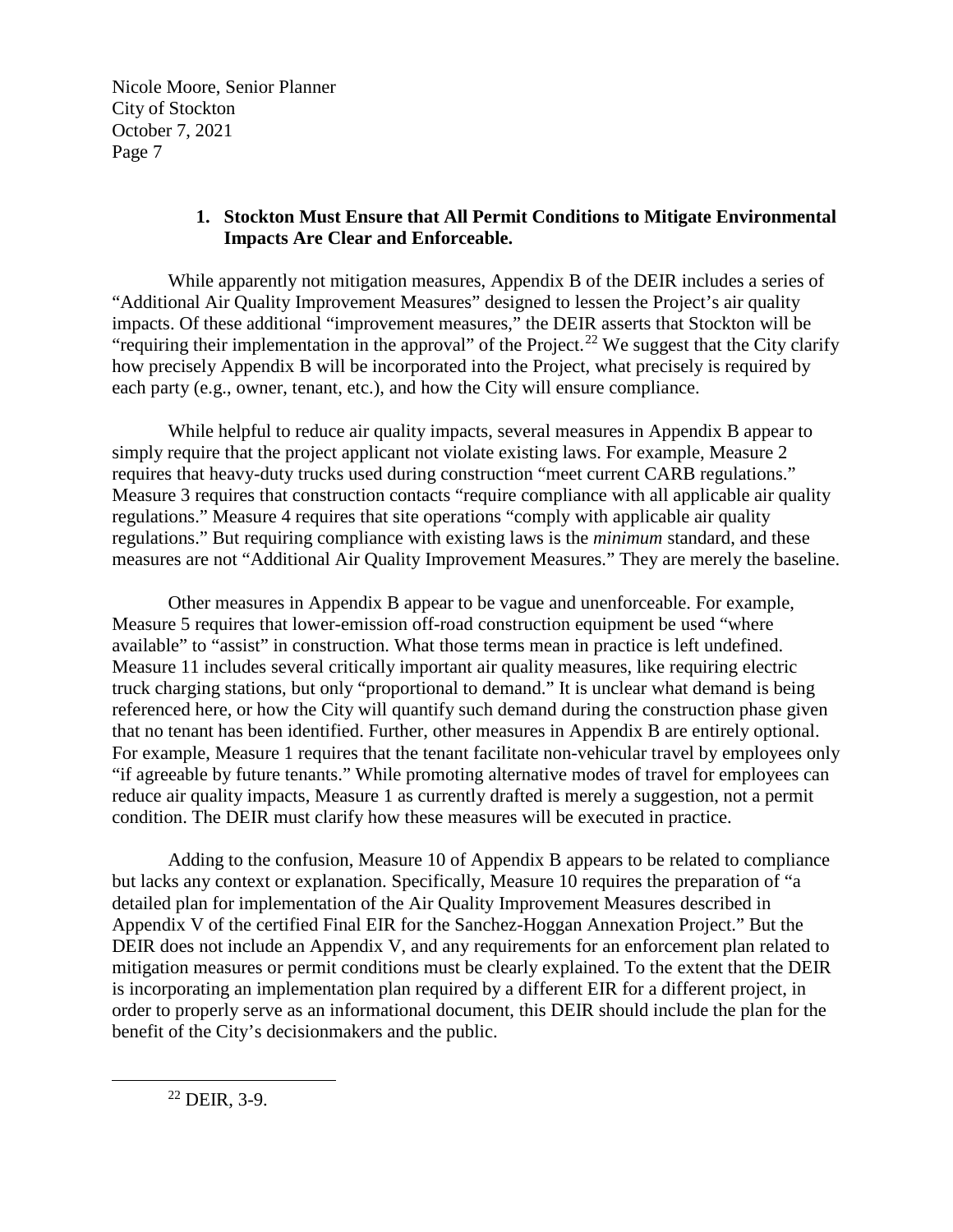## **2. The Project Should Include Additional Feasible Mitigation Measures.**

Regardless of how they are characterized, the measures in Appendix B fall short of the feasible air quality mitigation required here.<sup>23</sup> Earlier this year, the Attorney General's Office released a document titled, "Warehouse Projects: Best Practices and Mitigation Measures to Comply with the California Environmental Quality Act<sup>"[24](#page-7-1)</sup> that includes a myriad of feasible air quality and GHG mitigation measures, all of which have already been required by other warehouse projects in California. We include that guidance by reference to help Stockton comply with CEQA's statutory requirements. Many of those included mitigation measures are feasible here and should be required to reduce the Project's significant and unavoidable environmental impacts.

Examples of additional feasible mitigation measures include the following:

- Requiring all heavy-duty vehicles entering or operated on the Project site to be zeroemission beginning in 2030;
- Requiring on-site equipment, such as forklifts and yard trucks, to be electric, with the necessary electrical charging stations provided;
- Requiring tenants to use zero-emission light- and medium-duty vehicles as part of business operations;
- Constructing electric truck charging stations proportional to the number of dock doors at the Project;
- Constructing electric plugs for electric transport refrigeration units at every dock door, if the warehouse use could include refrigeration;
- Constructing electric light-duty vehicle charging stations proportional to the number of parking spaces at the project;
- Installing solar photovoltaic systems on the Project site of a specified electrical generation capacity, such as equal to the building's projected energy needs;
- Increasing physical, structural, and/or vegetative buffers between the Project and sensitive receptors to the west to reduce pollutant dispersal;
- Locating warehouse dock doors and other onsite areas with significant truck traffic and noise on the north and east, away from sensitive receptors;
- Constructing electric truck charging stations proportional to the number of dock doors at the Project;

<span id="page-7-0"></span> $23$  The DEIR asserts that the measures in Appendix B are "the Attorney General Office's suggested measures" and measures "prescribed by the California Department of Justice." [DEIR 10-11, 18-5]. Despite these claims in the DEIR, Appendix B does not accurately reflect the Attorney General's recommendations for feasible air quality mitigation measures.

<span id="page-7-1"></span> $24$  The Attorney General's guidance is available at: https://oag.ca.gov/sites/all/files/agweb/pdfs/environment/warehouse-best-practices.pdf.